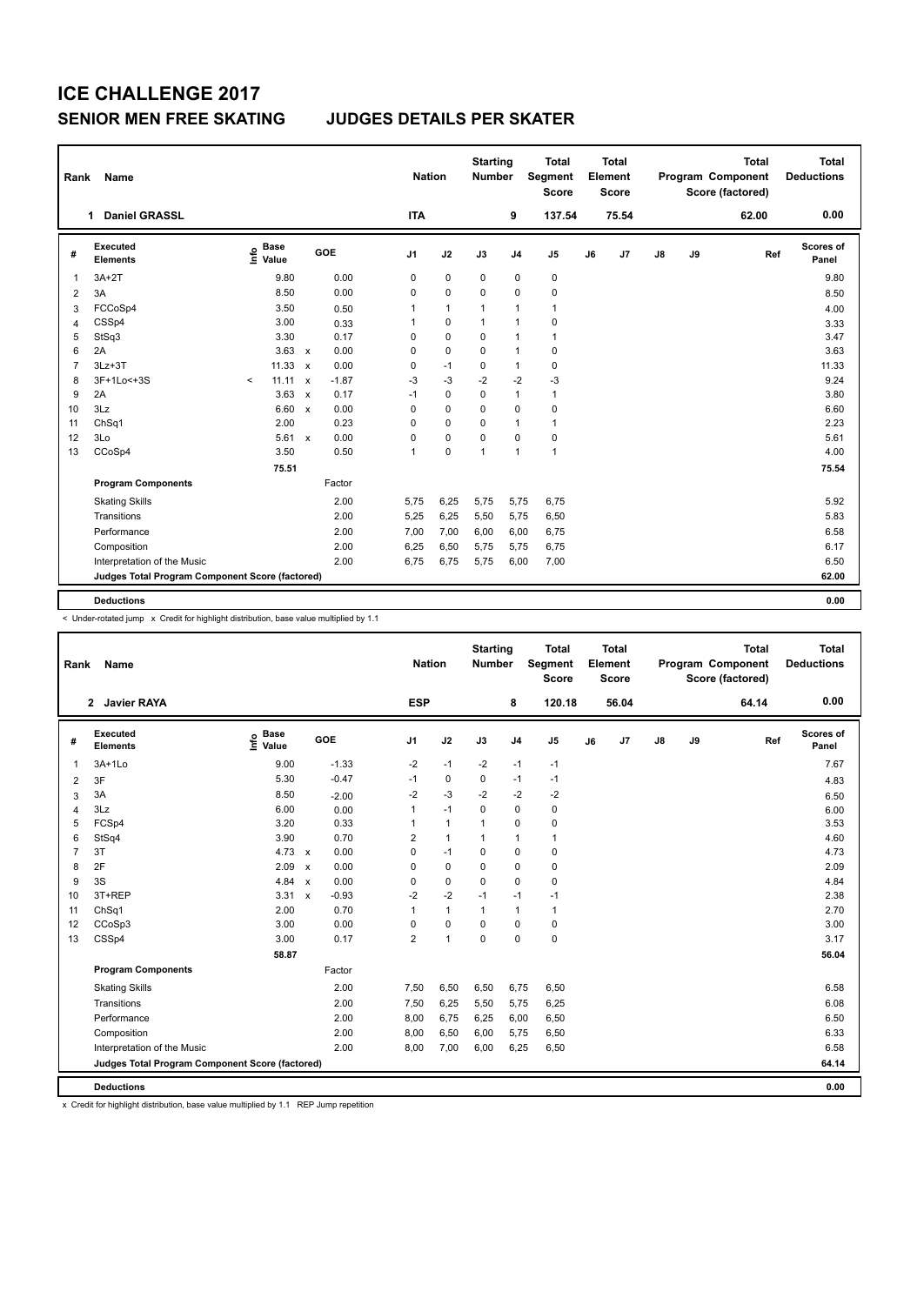| Rank           | Name                                            |                            |                                      | <b>Nation</b>  |                | <b>Starting</b><br><b>Number</b> |                | <b>Total</b><br>Segment<br><b>Score</b> |    | <b>Total</b><br>Element<br><b>Score</b> |    |    | <b>Total</b><br>Program Component<br>Score (factored) | <b>Total</b><br><b>Deductions</b> |
|----------------|-------------------------------------------------|----------------------------|--------------------------------------|----------------|----------------|----------------------------------|----------------|-----------------------------------------|----|-----------------------------------------|----|----|-------------------------------------------------------|-----------------------------------|
|                | <b>Adrien TESSON</b><br>3                       |                            |                                      | <b>FRA</b>     |                |                                  | 6              | 118.34                                  |    | 56.18                                   |    |    | 63.16                                                 | 1.00                              |
| #              | <b>Executed</b><br><b>Elements</b>              | <b>Base</b><br>۴٥<br>Value | GOE                                  | J <sub>1</sub> | J2             | J3                               | J <sub>4</sub> | J <sub>5</sub>                          | J6 | J7                                      | J8 | J9 | Ref                                                   | <b>Scores of</b><br>Panel         |
| 1              | 3A                                              | 8.50                       | $-3.00$                              | $-3$           | $-3$           | $-3$                             | $-3$           | $-3$                                    |    |                                         |    |    |                                                       | 5.50                              |
| 2              | 3Lo                                             | 5.10                       | $-0.23$                              | $\Omega$       | $-1$           | $\Omega$                         | $\mathbf 0$    | $-1$                                    |    |                                         |    |    |                                                       | 4.87                              |
| 3              | 2A                                              | 3.30                       | 0.50                                 | 2              | $\overline{1}$ | 1                                | $\mathbf{1}$   | 0                                       |    |                                         |    |    |                                                       | 3.80                              |
| 4              | CCoSp4                                          | 3.50                       | 0.50                                 | $\overline{1}$ | $\overline{2}$ | $\overline{1}$                   | $\overline{1}$ | $\mathbf 0$                             |    |                                         |    |    |                                                       | 4.00                              |
| 5              | StSq4                                           | 3.90                       | 0.70                                 | $\mathbf{1}$   | $\overline{1}$ | $\mathbf{1}$                     | $\mathbf{1}$   | $\mathbf{1}$                            |    |                                         |    |    |                                                       | 4.60                              |
| 6              | 2A+1Lo+3S                                       | 9.02                       | $-1.87$<br>$\mathsf{x}$              | $-3$           | $-3$           | $-2$                             | $-2$           | $-3$                                    |    |                                         |    |    |                                                       | 7.15                              |
| $\overline{7}$ | $3Lz + 2T$                                      | 8.03                       | $-0.70$<br>$\mathsf{x}$              | $-1$           | $-1$           | $-1$                             | $-1$           | $-2$                                    |    |                                         |    |    |                                                       | 7.33                              |
| 8              | 3Fe                                             | 4.07<br>e                  | $-1.40$<br>$\boldsymbol{\mathsf{x}}$ | $-1$           | $-2$           | $-2$                             | $-2$           | $-2$                                    |    |                                         |    |    |                                                       | 2.67                              |
| 9              | 3Lz                                             | 6.60                       | 0.00<br>$\mathsf{x}$                 | 1              | $\mathbf 0$    | $\mathbf 0$                      | $\mathbf 0$    | $\mathbf 0$                             |    |                                         |    |    |                                                       | 6.60                              |
| 10             | 2T                                              | 1.43                       | $-0.60$<br>$\boldsymbol{\mathsf{x}}$ | $-3$           | $-3$           | $-3$                             | $-3$           | $-3$                                    |    |                                         |    |    |                                                       | 0.83                              |
| 11             | CCSp4                                           | 3.20                       | 0.33                                 | 1              | $\mathbf{1}$   | $\Omega$                         | $\mathbf{1}$   | 0                                       |    |                                         |    |    |                                                       | 3.53                              |
| 12             | ChSq1                                           | 2.00                       | 0.70                                 | 1              | $\mathbf{1}$   | $\mathbf{1}$                     | $\mathbf{1}$   | $\mathbf{1}$                            |    |                                         |    |    |                                                       | 2.70                              |
| 13             | FSSp3                                           | 2.60                       | 0.00                                 | $\Omega$       | $\Omega$       | $\Omega$                         | $\Omega$       | $\mathbf 0$                             |    |                                         |    |    |                                                       | 2.60                              |
|                |                                                 | 61.25                      |                                      |                |                |                                  |                |                                         |    |                                         |    |    |                                                       | 56.18                             |
|                | <b>Program Components</b>                       |                            | Factor                               |                |                |                                  |                |                                         |    |                                         |    |    |                                                       |                                   |
|                | <b>Skating Skills</b>                           |                            | 2.00                                 | 6.50           | 6,75           | 6,50                             | 6,25           | 6,00                                    |    |                                         |    |    |                                                       | 6.42                              |
|                | Transitions                                     |                            | 2.00                                 | 6,00           | 6,50           | 5,75                             | 5,75           | 5,75                                    |    |                                         |    |    |                                                       | 5.83                              |
|                | Performance                                     |                            | 2.00                                 | 7,00           | 6,75           | 6,50                             | 6,00           | 6,00                                    |    |                                         |    |    |                                                       | 6.42                              |
|                | Composition                                     |                            | 2.00                                 | 6,50           | 6,75           | 6,25                             | 6,25           | 6,00                                    |    |                                         |    |    |                                                       | 6.33                              |
|                | Interpretation of the Music                     |                            | 2.00                                 | 7,00           | 7,00           | 6,25                             | 6,50           | 6,25                                    |    |                                         |    |    |                                                       | 6.58                              |
|                | Judges Total Program Component Score (factored) |                            |                                      |                |                |                                  |                |                                         |    |                                         |    |    |                                                       | 63.16                             |
|                | <b>Deductions</b>                               |                            | Falls:<br>$-1.00(1)$                 |                |                |                                  |                |                                         |    |                                         |    |    |                                                       | $-1.00$                           |
|                |                                                 |                            |                                      |                |                |                                  |                |                                         |    |                                         |    |    |                                                       |                                   |

x Credit for highlight distribution, base value multiplied by 1.1 e Wrong edge

| Rank         | Name                                            |                              |                                      | <b>Nation</b>  |                | <b>Starting</b><br>Number |                | <b>Total</b><br>Segment<br><b>Score</b> |    | <b>Total</b><br>Element<br><b>Score</b> |    |    | <b>Total</b><br>Program Component<br>Score (factored) | <b>Total</b><br><b>Deductions</b> |
|--------------|-------------------------------------------------|------------------------------|--------------------------------------|----------------|----------------|---------------------------|----------------|-----------------------------------------|----|-----------------------------------------|----|----|-------------------------------------------------------|-----------------------------------|
|              | 4 Landry LE MAY                                 |                              |                                      | <b>FRA</b>     |                |                           | 3              | 111.50                                  |    | 57.52                                   |    |    | 53.98                                                 | 0.00                              |
| #            | Executed<br><b>Elements</b>                     | <b>Base</b><br>lnfo<br>Value | GOE                                  | J <sub>1</sub> | J2             | J3                        | J <sub>4</sub> | J <sub>5</sub>                          | J6 | J7                                      | J8 | J9 | Ref                                                   | <b>Scores of</b><br>Panel         |
| $\mathbf{1}$ | 3A                                              | 8.50                         | $-1.67$                              | $-2$           | $-2$           | $-1$                      | $-1$           | $-2$                                    |    |                                         |    |    |                                                       | 6.83                              |
| 2            | $3Lz + 2T$                                      | 7.30                         | $-0.70$                              | $-1$           | $-1$           | $-1$                      | $-1$           | $-1$                                    |    |                                         |    |    |                                                       | 6.60                              |
| 3            | 3F                                              | 5.30<br>ı                    | $-0.70$                              | $-1$           | $-1$           | 0                         | $-1$           | $-1$                                    |    |                                         |    |    |                                                       | 4.60                              |
| 4            | FSSp4                                           | 3.00                         | 0.00                                 | $\mathbf 0$    | $\mathbf{1}$   | $\mathbf 0$               | $\mathbf 0$    | $\pmb{0}$                               |    |                                         |    |    |                                                       | 3.00                              |
| 5            | 2A+1Lo+2S                                       | 5.10                         | 0.50                                 | 1              | $\mathbf{1}$   | 1                         | $\mathbf{1}$   | $\mathbf{1}$                            |    |                                         |    |    |                                                       | 5.60                              |
| 6            | StSq3                                           | 3.30                         | 0.33                                 | 0              | $\mathbf{1}$   | $\mathbf{1}$              | $\mathbf 0$    | $\mathbf{1}$                            |    |                                         |    |    |                                                       | 3.63                              |
| 8            | 3S                                              | 4.84                         | 0.00<br>$\mathsf{x}$                 | 0              | $\pmb{0}$      | $\mathbf{1}$              | 0              | $\pmb{0}$                               |    |                                         |    |    |                                                       | 4.84                              |
| 9            | 3Lz                                             | 6.60                         | $-1.40$<br>$\boldsymbol{\mathsf{x}}$ | $-2$           | $-2$           | $-2$                      | $-3$           | $-2$                                    |    |                                         |    |    |                                                       | 5.20                              |
| 10           | $3T+2T$                                         | 6.16                         | $-1.40$<br>$\mathsf{x}$              | $-2$           | $-2$           | $-1$                      | $-3$           | $-2$                                    |    |                                         |    |    |                                                       | 4.76                              |
| 11           | 3T                                              | 4.73                         | $-0.70$<br>$\mathsf{x}$              | $-1$           | $-1$           | $-2$                      | $-1$           | $-1$                                    |    |                                         |    |    |                                                       | 4.03                              |
| 12           | CCSp3                                           | 2.80                         | $-0.10$                              | $-1$           | $\mathbf 0$    | $-1$                      | $\mathbf 0$    | 0                                       |    |                                         |    |    |                                                       | 2.70                              |
| 13           | ChSq1                                           | 2.00                         | 0.23                                 | 1              | $\mathbf{1}$   | $\Omega$                  | 0              | $\pmb{0}$                               |    |                                         |    |    |                                                       | 2.23                              |
| 14           | CCoSp4                                          | 3.50                         | 0.00                                 | $\mathbf 0$    | $\overline{1}$ | $\mathbf 0$               | $\mathbf 0$    | $\pmb{0}$                               |    |                                         |    |    |                                                       | 3.50                              |
|              |                                                 | 63.13                        |                                      |                |                |                           |                |                                         |    |                                         |    |    |                                                       | 57.52                             |
|              | <b>Program Components</b>                       |                              | Factor                               |                |                |                           |                |                                         |    |                                         |    |    |                                                       |                                   |
|              | <b>Skating Skills</b>                           |                              | 2.00                                 | 4.75           | 5,25           | 5,75                      | 5,75           | 5,75                                    |    |                                         |    |    |                                                       | 5.58                              |
|              | Transitions                                     |                              | 2.00                                 | 4,50           | 5,25           | 5,00                      | 5,50           | 5,50                                    |    |                                         |    |    |                                                       | 5.25                              |
|              | Performance                                     |                              | 2.00                                 | 4,75           | 5,00           | 5,50                      | 5,75           | 5,50                                    |    |                                         |    |    |                                                       | 5.33                              |
|              | Composition                                     |                              | 2.00                                 | 4,75           | 5,00           | 5,25                      | 5,75           | 5,75                                    |    |                                         |    |    |                                                       | 5.33                              |
|              | Interpretation of the Music                     |                              | 2.00                                 | 5,25           | 5,50           | 5,25                      | 5,75           | 5,75                                    |    |                                         |    |    |                                                       | 5.50                              |
|              | Judges Total Program Component Score (factored) |                              |                                      |                |                |                           |                |                                         |    |                                         |    |    |                                                       | 53.98                             |
|              |                                                 |                              |                                      |                |                |                           |                |                                         |    |                                         |    |    |                                                       |                                   |
|              | <b>Deductions</b>                               |                              |                                      |                |                |                           |                |                                         |    |                                         |    |    |                                                       | 0.00                              |

x Credit for highlight distribution, base value multiplied by 1.1 ! Not clear edge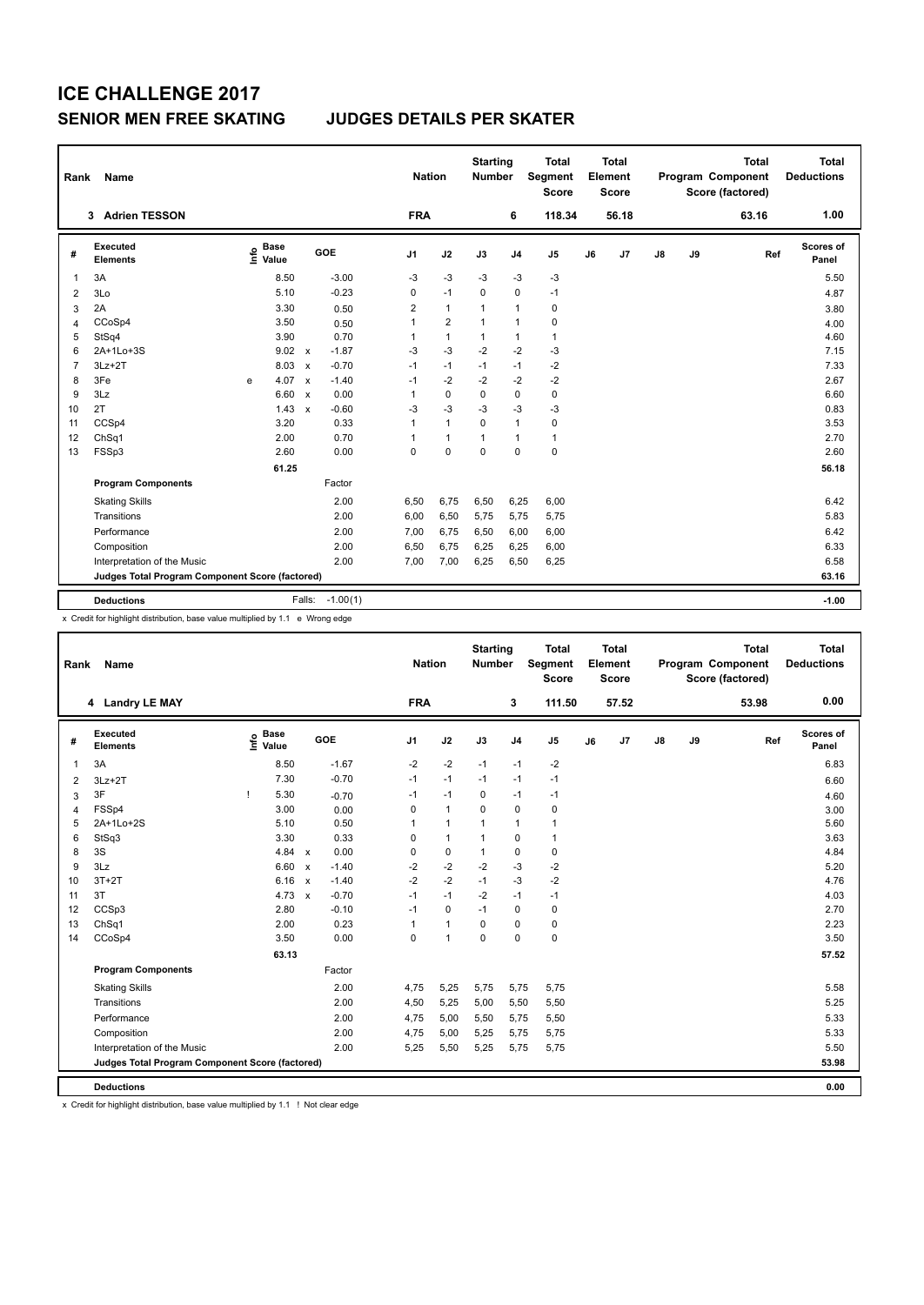| Rank           | <b>Name</b>                                     |                              |               |              |            | <b>Nation</b>  |             | <b>Starting</b><br><b>Number</b> |                | <b>Total</b><br><b>Segment</b><br><b>Score</b> |    | Total<br>Element<br><b>Score</b> |    |    | <b>Total</b><br>Program Component<br>Score (factored) | Total<br><b>Deductions</b> |
|----------------|-------------------------------------------------|------------------------------|---------------|--------------|------------|----------------|-------------|----------------------------------|----------------|------------------------------------------------|----|----------------------------------|----|----|-------------------------------------------------------|----------------------------|
|                | Alexander MASZLJANKO<br>5                       |                              |               |              |            | <b>HUN</b>     |             |                                  | 5              | 103.63                                         |    | 53.13                            |    |    | 51.50                                                 | 1.00                       |
| #              | <b>Executed</b><br><b>Elements</b>              | <b>Base</b><br>lnfo<br>Value |               |              | GOE        | J <sub>1</sub> | J2          | J3                               | J <sub>4</sub> | J <sub>5</sub>                                 | J6 | J7                               | J8 | J9 | Ref                                                   | <b>Scores of</b><br>Panel  |
| $\overline{1}$ | $3Lo+2T$                                        |                              | 6.40          |              | 0.00       | $\mathbf 0$    | $\mathbf 0$ | $\mathbf 0$                      | $\mathbf 0$    | $\mathbf 0$                                    |    |                                  |    |    |                                                       | 6.40                       |
| 2              | $3Lz + 2T$                                      |                              | 7.30          |              | 0.00       | 0              | $-1$        | 0                                | 0              | $\pmb{0}$                                      |    |                                  |    |    |                                                       | 7.30                       |
| 3              | 3F                                              |                              | 5.30          |              | 0.00       | 0              | $\mathbf 0$ | $\mathbf 0$                      | $\mathbf 0$    | $\mathbf 0$                                    |    |                                  |    |    |                                                       | 5.30                       |
| 4              | FCCoSp4                                         |                              | 3.50          |              | 0.33       | 1              | $\mathbf 0$ | $\mathbf{1}$                     | $\mathbf 0$    | $\mathbf{1}$                                   |    |                                  |    |    |                                                       | 3.83                       |
| 5              | 3Lo                                             |                              | 5.10          |              | 0.00       | 0              | $\mathbf 0$ | 0                                | $\mathbf 0$    | $\pmb{0}$                                      |    |                                  |    |    |                                                       | 5.10                       |
| 6              | 2A                                              |                              | $3.63 \times$ |              | 0.00       | 0              | 0           | 0                                | 0              | 0                                              |    |                                  |    |    |                                                       | 3.63                       |
| $\overline{7}$ | StSq3                                           |                              | 3.30          |              | 0.00       | 0              | $\mathbf 0$ | $\mathbf 0$                      | $\mathbf 0$    | $\mathbf 0$                                    |    |                                  |    |    |                                                       | 3.30                       |
| 8              | 3Lz                                             |                              | 6.60          | $\mathsf{x}$ | $-1.87$    | -3             | $-3$        | $-2$                             | $-2$           | $-3$                                           |    |                                  |    |    |                                                       | 4.73                       |
| 9              | 2A+1Lo << + 2S                                  | <<                           | 5.06          | $\mathsf{x}$ | $-1.33$    | $-3$           | $-3$        | $-2$                             | $-3$           | $-2$                                           |    |                                  |    |    |                                                       | 3.73                       |
| 10             | CCoSp4                                          |                              | 3.50          |              | 0.00       | 0              | $\mathbf 0$ | 1                                | $\mathbf 0$    | $\pmb{0}$                                      |    |                                  |    |    |                                                       | 3.50                       |
| 11             | ChSq1                                           |                              | 2.00          |              | 0.00       | 0              | $\mathbf 0$ | 0                                | $\mathbf 0$    | $\mathbf 0$                                    |    |                                  |    |    |                                                       | 2.00                       |
| 12             | 3S<                                             | $\prec$                      | 3.41          | $\mathsf{x}$ | $-2.10$    | -3             | $-3$        | -3                               | $-3$           | $-3$                                           |    |                                  |    |    |                                                       | 1.31                       |
| 13             | CSSp4                                           |                              | 3.00          |              | 0.00       | 0              | $\pmb{0}$   | $\mathbf 0$                      | $\mathbf 0$    | $\mathbf{1}$                                   |    |                                  |    |    |                                                       | 3.00                       |
|                |                                                 |                              | 58.10         |              |            |                |             |                                  |                |                                                |    |                                  |    |    |                                                       | 53.13                      |
|                | <b>Program Components</b>                       |                              |               |              | Factor     |                |             |                                  |                |                                                |    |                                  |    |    |                                                       |                            |
|                | <b>Skating Skills</b>                           |                              |               |              | 2.00       | 4,50           | 5,25        | 5,75                             | 5,50           | 5,75                                           |    |                                  |    |    |                                                       | 5.50                       |
|                | Transitions                                     |                              |               |              | 2.00       | 4,50           | 4,75        | 5,00                             | 4,75           | 5,50                                           |    |                                  |    |    |                                                       | 4.83                       |
|                | Performance                                     |                              |               |              | 2.00       | 4,50           | 5,00        | 5,25                             | 5,00           | 5,50                                           |    |                                  |    |    |                                                       | 5.08                       |
|                | Composition                                     |                              |               |              | 2.00       | 4,50           | 4,75        | 5,50                             | 5,25           | 5,75                                           |    |                                  |    |    |                                                       | 5.17                       |
|                | Interpretation of the Music                     |                              |               |              | 2.00       | 4,25           | 4,75        | 5,50                             | 5,25           | 5,50                                           |    |                                  |    |    |                                                       | 5.17                       |
|                | Judges Total Program Component Score (factored) |                              |               |              |            |                |             |                                  |                |                                                |    |                                  |    |    |                                                       | 51.50                      |
|                |                                                 |                              |               |              |            |                |             |                                  |                |                                                |    |                                  |    |    |                                                       |                            |
|                | <b>Deductions</b>                               |                              |               | Falls:       | $-1.00(1)$ |                |             |                                  |                |                                                |    |                                  |    |    |                                                       | $-1.00$                    |

< Under-rotated jump << Downgraded jump x Credit for highlight distribution, base value multiplied by 1.1

| Rank           | Name                                            |   |                                    |              |            | <b>Nation</b>  |              | <b>Starting</b><br><b>Number</b> |                | <b>Total</b><br>Segment<br><b>Score</b> |    | <b>Total</b><br>Element<br><b>Score</b> |               |    | <b>Total</b><br>Program Component<br>Score (factored) | <b>Total</b><br><b>Deductions</b> |
|----------------|-------------------------------------------------|---|------------------------------------|--------------|------------|----------------|--------------|----------------------------------|----------------|-----------------------------------------|----|-----------------------------------------|---------------|----|-------------------------------------------------------|-----------------------------------|
|                | <b>Mark WEBSTER</b><br>6                        |   |                                    |              |            | <b>AUS</b>     |              |                                  | $\overline{7}$ | 100.27                                  |    | 48.27                                   |               |    | 53.00                                                 | 1.00                              |
| #              | Executed<br><b>Elements</b>                     |   | <b>Base</b><br>$\frac{6}{5}$ Value | GOE          |            | J <sub>1</sub> | J2           | J3                               | J <sub>4</sub> | J <sub>5</sub>                          | J6 | J7                                      | $\mathsf{J}8$ | J9 | Ref                                                   | <b>Scores of</b><br>Panel         |
| 1              | $3A+2T$                                         |   | 9.80                               |              | 0.33       | $-1$           | $\pmb{0}$    | $\mathbf 0$                      | $\mathbf{1}$   | $\mathbf{1}$                            |    |                                         |               |    |                                                       | 10.13                             |
| 2              | 2A                                              |   | 3.30                               |              | 0.00       | $\mathbf 0$    | $\mathbf 0$  | $\mathbf 0$                      | $\mathbf 0$    | 0                                       |    |                                         |               |    |                                                       | 3.30                              |
| 3              | 3F                                              |   | 5.30                               |              | 0.00       | 0              | $\mathbf{1}$ | 0                                | $\pmb{0}$      | 0                                       |    |                                         |               |    |                                                       | 5.30                              |
| $\overline{4}$ | 3S                                              |   | 4.40                               |              | $-1.40$    | $-2$           | $-2$         | $-2$                             | $-2$           | $-2$                                    |    |                                         |               |    |                                                       | 3.00                              |
| 5              | 3Lz                                             |   | 6.00                               |              | $-2.10$    | $-3$           | $-3$         | $-3$                             | $-3$           | $-3$                                    |    |                                         |               |    |                                                       | 3.90                              |
| 6              | FSSp4                                           |   | 3.00                               |              | 0.00       | $-1$           | $\pmb{0}$    | $\Omega$                         | $\pmb{0}$      | $\pmb{0}$                               |    |                                         |               |    |                                                       | 3.00                              |
| $\overline{7}$ | StSq3                                           |   | 3.30                               |              | 0.00       | 0              | $\pmb{0}$    | 0                                | $\pmb{0}$      | $\pmb{0}$                               |    |                                         |               |    |                                                       | 3.30                              |
| 8              | 3Lze+SEQ+2T*                                    | e | $3.70 \times$                      |              | $-2.10$    | -3             | $-3$         | $-3$                             | $-3$           | $-3$                                    |    |                                         |               |    |                                                       | 1.60                              |
| 9              | CCSp4                                           |   | 3.20                               |              | $-0.20$    | $-2$           | $-1$         | $-1$                             | $\mathbf 0$    | $\mathbf 0$                             |    |                                         |               |    |                                                       | 3.00                              |
| 10             | ChSq1                                           |   | 2.00                               |              | 0.00       | $-1$           | $\mathbf 0$  | 0                                | $\mathbf 0$    | 0                                       |    |                                         |               |    |                                                       | 2.00                              |
| 11             | 2Lo                                             |   | 1.98 x                             |              | 0.00       | 0              | $\mathbf 0$  | $\Omega$                         | $\mathbf 0$    | $\pmb{0}$                               |    |                                         |               |    |                                                       | 1.98                              |
| 12             | 3T                                              |   | 4.73                               | $\mathsf{x}$ | $-0.47$    | 0              | $-1$         | $\Omega$                         | $-1$           | $-1$                                    |    |                                         |               |    |                                                       | 4.26                              |
| 13             | CCoSp4                                          |   | 3.50                               |              | 0.00       | 0              | $\mathbf 0$  | $\mathbf 0$                      | $\mathbf 0$    | $\pmb{0}$                               |    |                                         |               |    |                                                       | 3.50                              |
|                |                                                 |   | 54.21                              |              |            |                |              |                                  |                |                                         |    |                                         |               |    |                                                       | 48.27                             |
|                | <b>Program Components</b>                       |   |                                    |              | Factor     |                |              |                                  |                |                                         |    |                                         |               |    |                                                       |                                   |
|                | <b>Skating Skills</b>                           |   |                                    |              | 2.00       | 5,00           | 5,50         | 5,75                             | 6,00           | 6,25                                    |    |                                         |               |    |                                                       | 5.75                              |
|                | Transitions                                     |   |                                    |              | 2.00       | 4,25           | 4,75         | 4,75                             | 5,00           | 5,75                                    |    |                                         |               |    |                                                       | 4.83                              |
|                | Performance                                     |   |                                    |              | 2.00       | 4,25           | 5,25         | 5,25                             | 5,75           | 6,00                                    |    |                                         |               |    |                                                       | 5.42                              |
|                | Composition                                     |   |                                    |              | 2.00       | 4,50           | 4,75         | 5,25                             | 5,50           | 6,00                                    |    |                                         |               |    |                                                       | 5.17                              |
|                | Interpretation of the Music                     |   |                                    |              | 2.00       | 4,25           | 5,00         | 5,25                             | 5,75           | 6,00                                    |    |                                         |               |    |                                                       | 5.33                              |
|                | Judges Total Program Component Score (factored) |   |                                    |              |            |                |              |                                  |                |                                         |    |                                         |               |    |                                                       | 53.00                             |
|                | <b>Deductions</b>                               |   |                                    | Falls:       | $-1.00(1)$ |                |              |                                  |                |                                         |    |                                         |               |    |                                                       | $-1.00$                           |

\* Invalid element x Credit for highlight distribution, base value multiplied by 1.1 e Wrong edge ! Not clear edge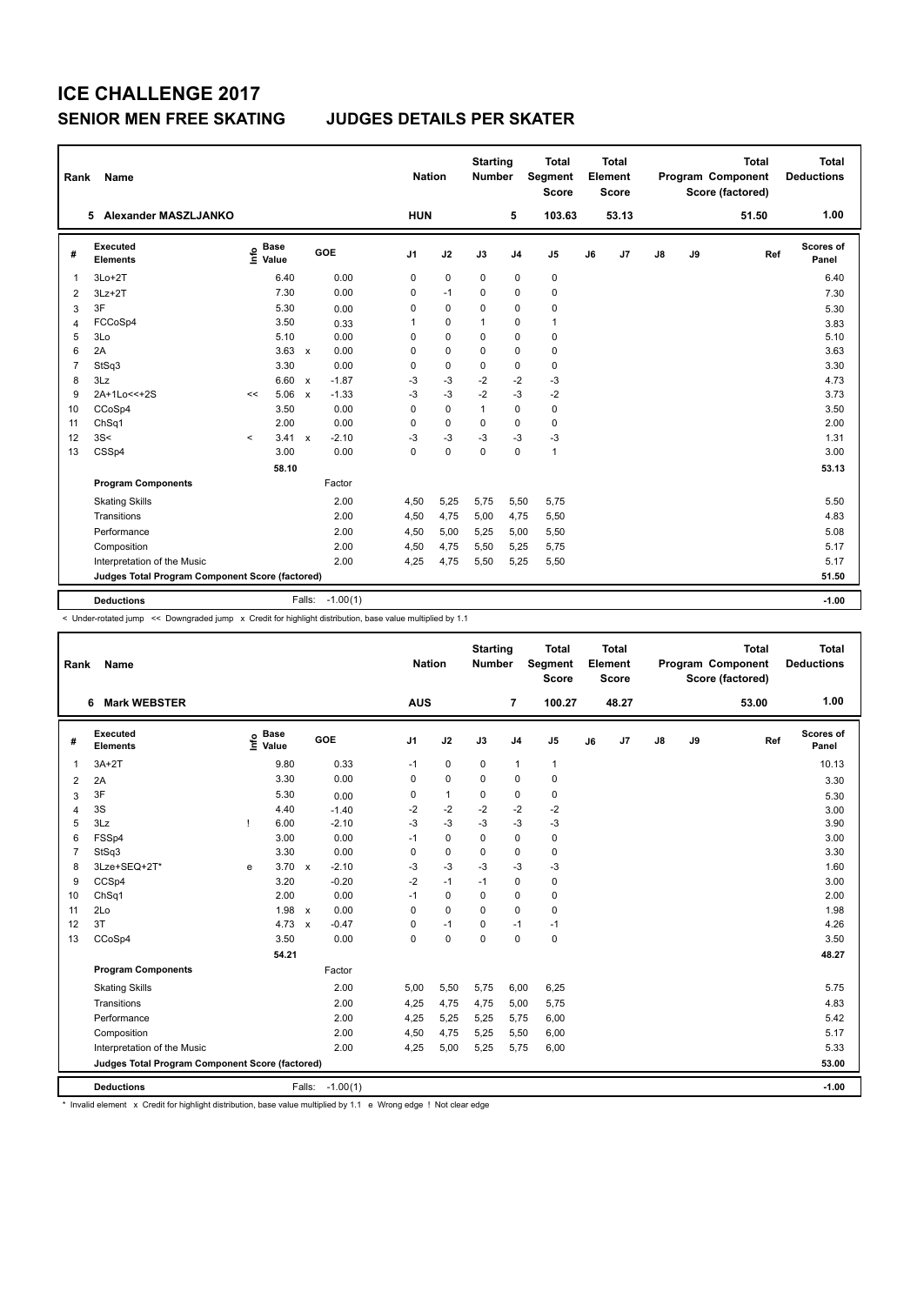| Rank           | Name                                            |    |                      |                           |         |                | <b>Starting</b><br><b>Nation</b><br>Number<br><b>AUT</b> |                |                | <b>Total</b><br>Segment<br><b>Score</b> |    | Total<br>Element<br><b>Score</b> |               |    | <b>Total</b><br>Program Component<br>Score (factored) | Total<br><b>Deductions</b> |
|----------------|-------------------------------------------------|----|----------------------|---------------------------|---------|----------------|----------------------------------------------------------|----------------|----------------|-----------------------------------------|----|----------------------------------|---------------|----|-------------------------------------------------------|----------------------------|
|                | 7 Albert MUCK                                   |    |                      |                           |         |                |                                                          |                | $\mathbf{2}$   | 88.67                                   |    | 42.17                            |               |    | 46.50                                                 | 0.00                       |
| #              | Executed<br><b>Elements</b>                     | ۴٥ | <b>Base</b><br>Value |                           | GOE     | J <sub>1</sub> | J2                                                       | J3             | J <sub>4</sub> | J <sub>5</sub>                          | J6 | J7                               | $\mathsf{J}8$ | J9 | Ref                                                   | Scores of<br>Panel         |
| 1              | $3Lz + 2T$                                      |    | 7.30                 |                           | 0.00    | 0              | $\mathbf 0$                                              | 0              | $\pmb{0}$      | 0                                       |    |                                  |               |    |                                                       | 7.30                       |
| 2              | 3F                                              | -1 | 5.30                 |                           | $-2.10$ | -3             | -3                                                       | -3             | -2             | -3                                      |    |                                  |               |    |                                                       | 3.20                       |
| 3              | $3T+2T$                                         |    | 5.60                 |                           | $-0.70$ | $-1$           | $-1$                                                     | $-1$           | $-1$           | $-1$                                    |    |                                  |               |    |                                                       | 4.90                       |
| 4              | 2Lz                                             |    | 2.10                 |                           | 0.00    | $-1$           | $\mathbf 0$                                              | $\Omega$       | $\mathbf 0$    | 0                                       |    |                                  |               |    |                                                       | 2.10                       |
| 5              | FSSp3                                           |    | 2.60                 |                           | $-0.10$ | 0              | $\mathbf 0$                                              | $-1$           | $-1$           | 0                                       |    |                                  |               |    |                                                       | 2.50                       |
| 6              | ChSq1                                           |    | 2.00                 |                           | 0.00    | 0              | 0                                                        | $\Omega$       | $\mathbf{1}$   | 0                                       |    |                                  |               |    |                                                       | 2.00                       |
| $\overline{7}$ | 2S                                              |    | 1.43                 | $\mathbf{x}$              | $-0.53$ | $-3$           | $-3$                                                     | $-2$           | $-2$           | $-3$                                    |    |                                  |               |    |                                                       | 0.90                       |
| 8              | 3T                                              |    | 4.73                 | $\boldsymbol{\mathsf{x}}$ | 0.00    | $-1$           | 0                                                        | $\mathbf 0$    | $\mathbf 0$    | 0                                       |    |                                  |               |    |                                                       | 4.73                       |
| 9              | CSSp3                                           |    | 2.60                 |                           | $-0.10$ | $-1$           | 0                                                        | $-1$           | 0              | 0                                       |    |                                  |               |    |                                                       | 2.50                       |
| 10             | StSq2                                           |    | 2.60                 |                           | 0.00    | 0              | $\mathbf 0$                                              | $\Omega$       | $\mathbf 0$    | 0                                       |    |                                  |               |    |                                                       | 2.60                       |
| 11             | 2A+1Lo+2F                                       |    | 6.27                 | $\mathsf{x}$              | $-0.33$ | $-1$           | $-1$                                                     | $-1$           | $\mathbf 0$    | 0                                       |    |                                  |               |    |                                                       | 5.94                       |
| 12             | 1A<<                                            | << | 0.00                 | $\boldsymbol{\mathsf{x}}$ | 0.00    | ÷              | $\overline{a}$                                           | $\overline{a}$ | ٠              | $\overline{\phantom{a}}$                |    |                                  |               |    |                                                       | 0.00                       |
| 13             | CCoSp4                                          |    | 3.50                 |                           | 0.00    | 0              | $\mathbf 0$                                              | $\Omega$       | $\mathbf 0$    | $\mathbf 0$                             |    |                                  |               |    |                                                       | 3.50                       |
|                |                                                 |    | 46.03                |                           |         |                |                                                          |                |                |                                         |    |                                  |               |    |                                                       | 42.17                      |
|                | <b>Program Components</b>                       |    |                      |                           | Factor  |                |                                                          |                |                |                                         |    |                                  |               |    |                                                       |                            |
|                | <b>Skating Skills</b>                           |    |                      |                           | 2.00    | 4,50           | 5,00                                                     | 5,00           | 5,00           | 4,75                                    |    |                                  |               |    |                                                       | 4.92                       |
|                | Transitions                                     |    |                      |                           | 2.00    | 3,75           | 4,50                                                     | 4,50           | 4,25           | 4,25                                    |    |                                  |               |    |                                                       | 4.33                       |
|                | Performance                                     |    |                      |                           | 2.00    | 4,00           | 4,50                                                     | 5,00           | 4,75           | 4,50                                    |    |                                  |               |    |                                                       | 4.58                       |
|                | Composition                                     |    |                      |                           | 2.00    | 4,25           | 4,75                                                     | 4,75           | 4,75           | 4,50                                    |    |                                  |               |    |                                                       | 4.67                       |
|                | Interpretation of the Music                     |    |                      |                           | 2.00    | 3,75           | 4,75                                                     | 4,75           | 5,00           | 4,75                                    |    |                                  |               |    |                                                       | 4.75                       |
|                | Judges Total Program Component Score (factored) |    |                      |                           |         |                |                                                          |                |                |                                         |    |                                  |               |    |                                                       | 46.50                      |
|                | <b>Deductions</b>                               |    |                      |                           |         |                |                                                          |                |                |                                         |    |                                  |               |    |                                                       | 0.00                       |
|                |                                                 |    |                      |                           |         |                |                                                          |                |                |                                         |    |                                  |               |    |                                                       |                            |

<< Downgraded jump x Credit for highlight distribution, base value multiplied by 1.1 ! Not clear edge

| Rank           | Name                                            |                                    |              |            | <b>Nation</b>  |             | <b>Starting</b><br><b>Number</b> |                | <b>Total</b><br><b>Segment</b><br><b>Score</b> |    | <b>Total</b><br>Element<br><b>Score</b> |    |    | <b>Total</b><br>Program Component<br>Score (factored) | <b>Total</b><br><b>Deductions</b> |
|----------------|-------------------------------------------------|------------------------------------|--------------|------------|----------------|-------------|----------------------------------|----------------|------------------------------------------------|----|-----------------------------------------|----|----|-------------------------------------------------------|-----------------------------------|
|                | <b>Tomas KUPKA</b><br>8                         |                                    |              |            | <b>CZE</b>     |             |                                  | 4              | 82.23                                          |    | 39.89                                   |    |    | 44.34                                                 | 2.00                              |
| #              | Executed<br><b>Elements</b>                     | <b>Base</b><br>$\frac{6}{5}$ Value | <b>GOE</b>   |            | J <sub>1</sub> | J2          | J3                               | J <sub>4</sub> | J <sub>5</sub>                                 | J6 | J7                                      | J8 | J9 | Ref                                                   | Scores of<br>Panel                |
| 1              | 3A                                              | 8.50                               |              | $-3.00$    | $-3$           | $-3$        | $-3$                             | $-3$           | $-3$                                           |    |                                         |    |    |                                                       | 5.50                              |
| 2              | 3Lz                                             | 6.00                               |              | 0.00       | 1              | $\pmb{0}$   | 0                                | 0              | 0                                              |    |                                         |    |    |                                                       | 6.00                              |
| 3              | 3A+REP                                          | 5.95                               |              | $-3.00$    | -3             | $-3$        | -3                               | $-3$           | $-3$                                           |    |                                         |    |    |                                                       | 2.95                              |
| $\overline{4}$ | FCSp2                                           | 2.30                               |              | $-0.30$    | -2             | $-2$        | 0                                | $-1$           | 0                                              |    |                                         |    |    |                                                       | 2.00                              |
| 5              | CSSp2                                           | 2.30                               |              | 0.00       | $\Omega$       | $\mathbf 0$ | $\Omega$                         | $\Omega$       | 0                                              |    |                                         |    |    |                                                       | 2.30                              |
| 6              | ChSq1                                           | 2.00                               |              | 0.00       | 0              | 0           | $-1$                             | $\mathbf 0$    | 0                                              |    |                                         |    |    |                                                       | 2.00                              |
| $\overline{7}$ | 2S                                              | 1.43                               | $\mathsf{x}$ | $-0.40$    | $-2$           | $-2$        | $-2$                             | $-2$           | $-3$                                           |    |                                         |    |    |                                                       | 1.03                              |
| 8              | 3Lo                                             | 5.61                               | $\mathsf{x}$ | $-1.40$    | $-2$           | $-2$        | $-2$                             | $-1$           | $-2$                                           |    |                                         |    |    |                                                       | 4.21                              |
| 9              | CCoSp4                                          | 3.50                               |              | 0.00       | $\mathbf 0$    | $\mathbf 0$ | $\mathbf 0$                      | $\mathbf 0$    | 0                                              |    |                                         |    |    |                                                       | 3.50                              |
| 10             | 2F                                              | 2.09                               | $\mathsf{x}$ | $-0.30$    | $-2$           | $-1$        | $-1$                             | $-1$           | $-1$                                           |    |                                         |    |    |                                                       | 1.79                              |
| 11             | 3Lz+SEQ+2T*                                     | $\star$<br>5.28                    | $\mathsf{x}$ | $-1.63$    | $-3$           | $-3$        | $-2$                             | $-2$           | $-2$                                           |    |                                         |    |    |                                                       | 3.65                              |
| 12             | 2A                                              | 3.63                               | $\mathsf{x}$ | $-1.50$    | $-3$           | -3          | $-3$                             | $-2$           | $-3$                                           |    |                                         |    |    |                                                       | 2.13                              |
| 13             | StSq3                                           | 3.30                               |              | $-0.47$    | $-1$           | $-1$        | $-1$                             | $\mathbf 0$    | 0                                              |    |                                         |    |    |                                                       | 2.83                              |
|                |                                                 | 51.89                              |              |            |                |             |                                  |                |                                                |    |                                         |    |    |                                                       | 39.89                             |
|                | <b>Program Components</b>                       |                                    |              | Factor     |                |             |                                  |                |                                                |    |                                         |    |    |                                                       |                                   |
|                | <b>Skating Skills</b>                           |                                    |              | 2.00       | 4,25           | 4,00        | 5,25                             | 5,25           | 5,00                                           |    |                                         |    |    |                                                       | 4.83                              |
|                | Transitions                                     |                                    |              | 2.00       | 4,00           | 3,75        | 4,00                             | 4,75           | 4,50                                           |    |                                         |    |    |                                                       | 4.17                              |
|                | Performance                                     |                                    |              | 2.00       | 4,00           | 3,75        | 4,25                             | 4,50           | 4,50                                           |    |                                         |    |    |                                                       | 4.25                              |
|                | Composition                                     |                                    |              | 2.00       | 4,00           | 4,25        | 4,50                             | 4,75           | 4,75                                           |    |                                         |    |    |                                                       | 4.50                              |
|                | Interpretation of the Music                     |                                    |              | 2.00       | 4,00           | 4,25        | 4,50                             | 4,50           | 4,50                                           |    |                                         |    |    |                                                       | 4.42                              |
|                | Judges Total Program Component Score (factored) |                                    |              |            |                |             |                                  |                |                                                |    |                                         |    |    |                                                       | 44.34                             |
|                |                                                 |                                    |              |            |                |             |                                  |                |                                                |    |                                         |    |    |                                                       |                                   |
|                | <b>Deductions</b>                               |                                    | Falls:       | $-2.00(2)$ |                |             |                                  |                |                                                |    |                                         |    |    |                                                       | $-2.00$                           |

\* Invalid element x Credit for highlight distribution, base value multiplied by 1.1 REP Jump repetition